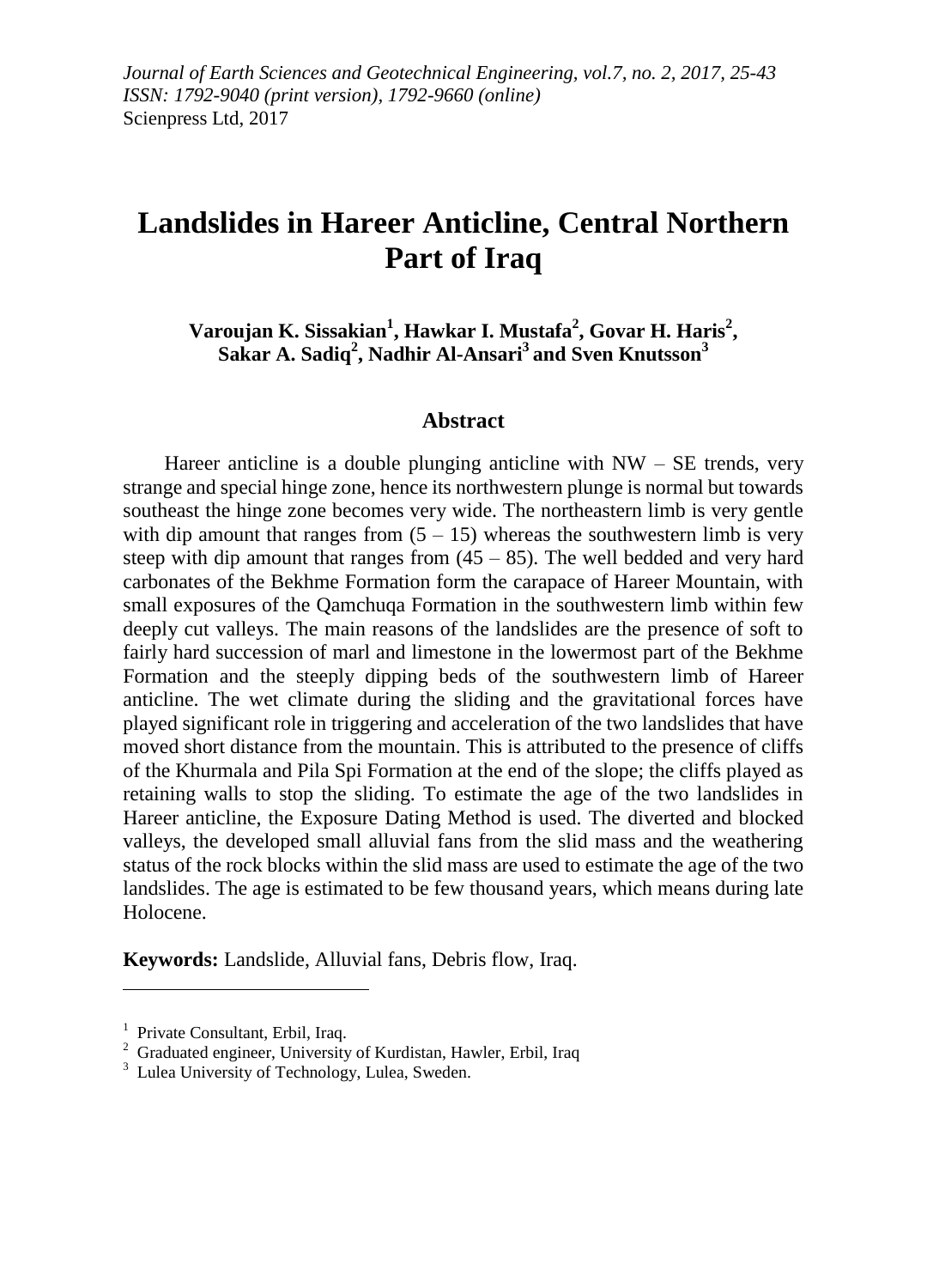# **1 Introduction**

## **1.1 General**

The central northern part of Iraq; Kurdistan Region is a mountainous area with rough topography that increases in relief differences and roughness towards north and northeast. Among those mountains is Hareer, which is located north of Erbil city; with length of 27.5 Km; width range of  $(1.5 - 3)$  Km. The highest peak is 1513 m, whereas the highest point in the study area is 1507 m (a.s.l.), the relief difference with the southern Hareer Plain ranges from  $(75 - 100)$  m.

Two very old landslides occur along the southwestern limb of Hareer anticline ended near Sisawa village; therefore, it is called in this article "Sisawa Landslide No. 1 and No.2". The study area is located in Erbil Governorate, about 75 Km north of Erbil city, north of the main Erbil – Rawandooz road, southeast of Hareer town (Fig.1). The main aim of this study is to estimate the age of Sisawa Landslides using the Exposure Dating Method [1], besides revealing the reason of the sliding.



Figure 1: Flash Earth image of Harrer anticline. LS 1 and LS  $2 =$ Landslide No. 1 and 2,  $PSh = \text{Northwestern plunge of Shakrook anticline}, F = \text{fault}$ 

## **1.2 Previous Studies**

 No studies concerning Sisawa Landslides occur; however, as general mass movements' studies only few are present. Hereinafter are some of those studies.

Sissakian and Youkhann [2] conducted geological mapping of the area between Erbil and Hareer and recorded the landslides of geological pas at scale of 1: 20000.

Hamza [3] complied the Geomorphological Map of Iraq, and considered the study area within the mass movement's areas.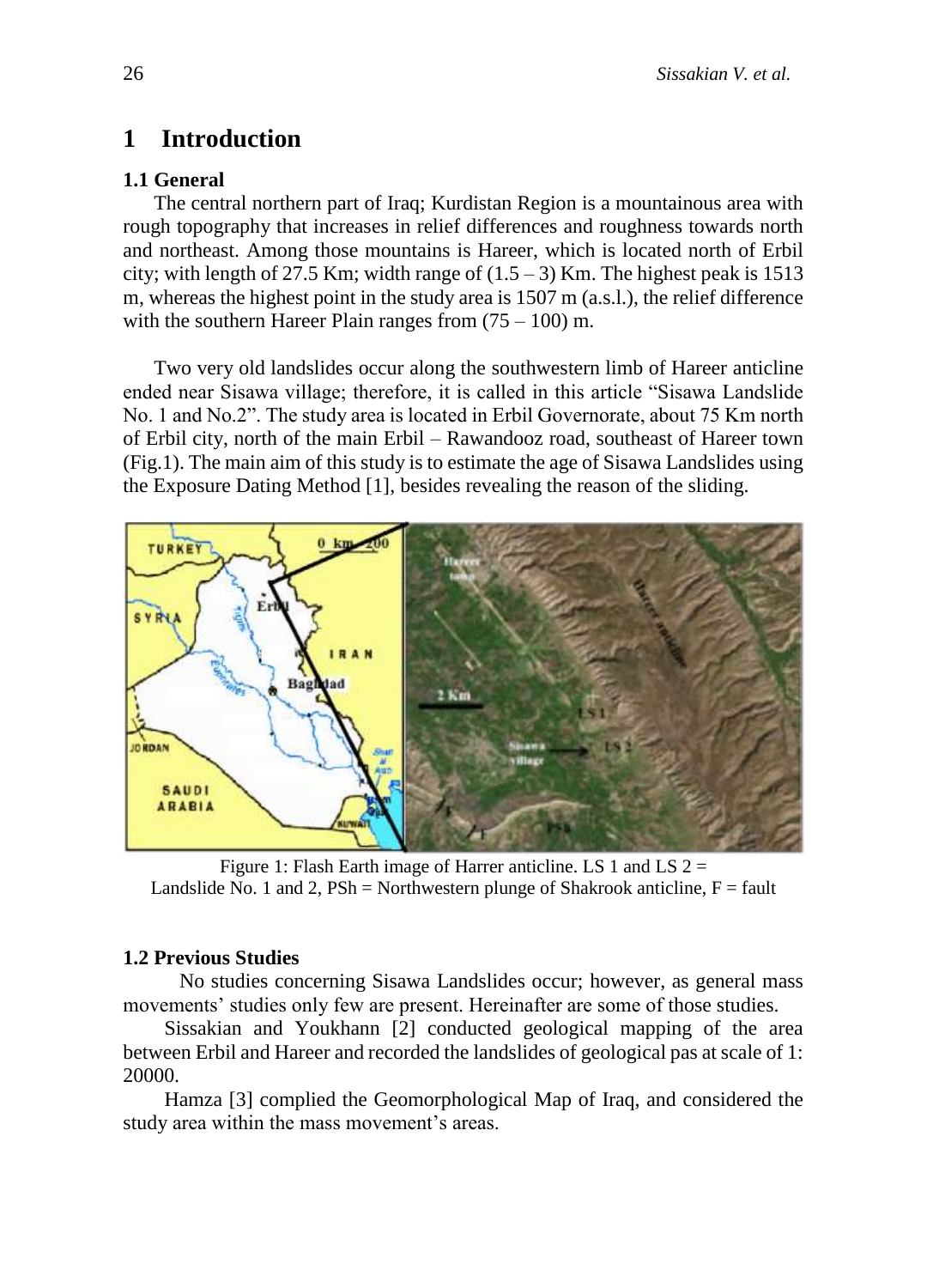Sissakian and Ibrahim [4] conducted a geological hazards study of the whole Iraqi territory and considered the study area as Active Mass Movement zone.

Sissakian and Ibrahim [5] compiled the Geological Hazards Map of Erbil and Mahabad Quadrangles at scale of 1:250000 and presented Sisawa Landslides on the map, but without mentioning the details, due to the scale limitations.

Sissakian and Ibrahim [6] compiled the Geological Hazards Map of Iraq and considered the area of Sisawa Landslides as Unstable Mass Movements Zone.

### **1.3 Materials and Methods**

In order to achieve the main aim of this study, which is to estimate the age of Sisawa Landslides, the following materials were used:

- Topographic and geological maps of different scales.

- Google Earth, Here Maps and FLASH Earth images.

- Different geological published articles and reports.

- Field observation data.

Using the available topographical and geological maps of different scales with the help of FLASH Earth, Here Maps and Google Earth images, the parameters of the landslide were measured. Field work was carried out during October 2016 to check and map the exact limits of the landslide, to record significant parameters of the landslide, crown area, shear plane and other significant geological aspects.

# **2 Geological Setting**

The geomorphology, structural geology and tectonics, and stratigraphy of the study area are given briefly; hereinafter, depending mainly on best available data[2,3,7,8,9,10].

### **2.1 Geomorphology**

The main geomorphological units in the studied area are:

Anticlinal ridges: The well thickly bedded carbonates of the Bekhme Formation have formed obvious anticlinal ridges along the southwestern limb of Hareer anticline.

Alluvial fans: Many alluvial fans are developed in the study area and near surroundings; locally formin Bajada (Fig.2). More than one stage can be seen.

Flat irons: These are well developed due to the thickly well bedded carbonates of the Bekhme Formation (Fig.2). Their height and widths range from  $(40 - 220)$  m and  $(30 - 100)$  m, respectively.

Mass movements: Many small phenomena occur in the study area, like toppling and rock fall, beside the two landslides (Figs.1 and 2), which are concerned in this study.

Wine Glasses: Two large wine glasses are developed east of the slid masses (Fig. 2); others are in development process.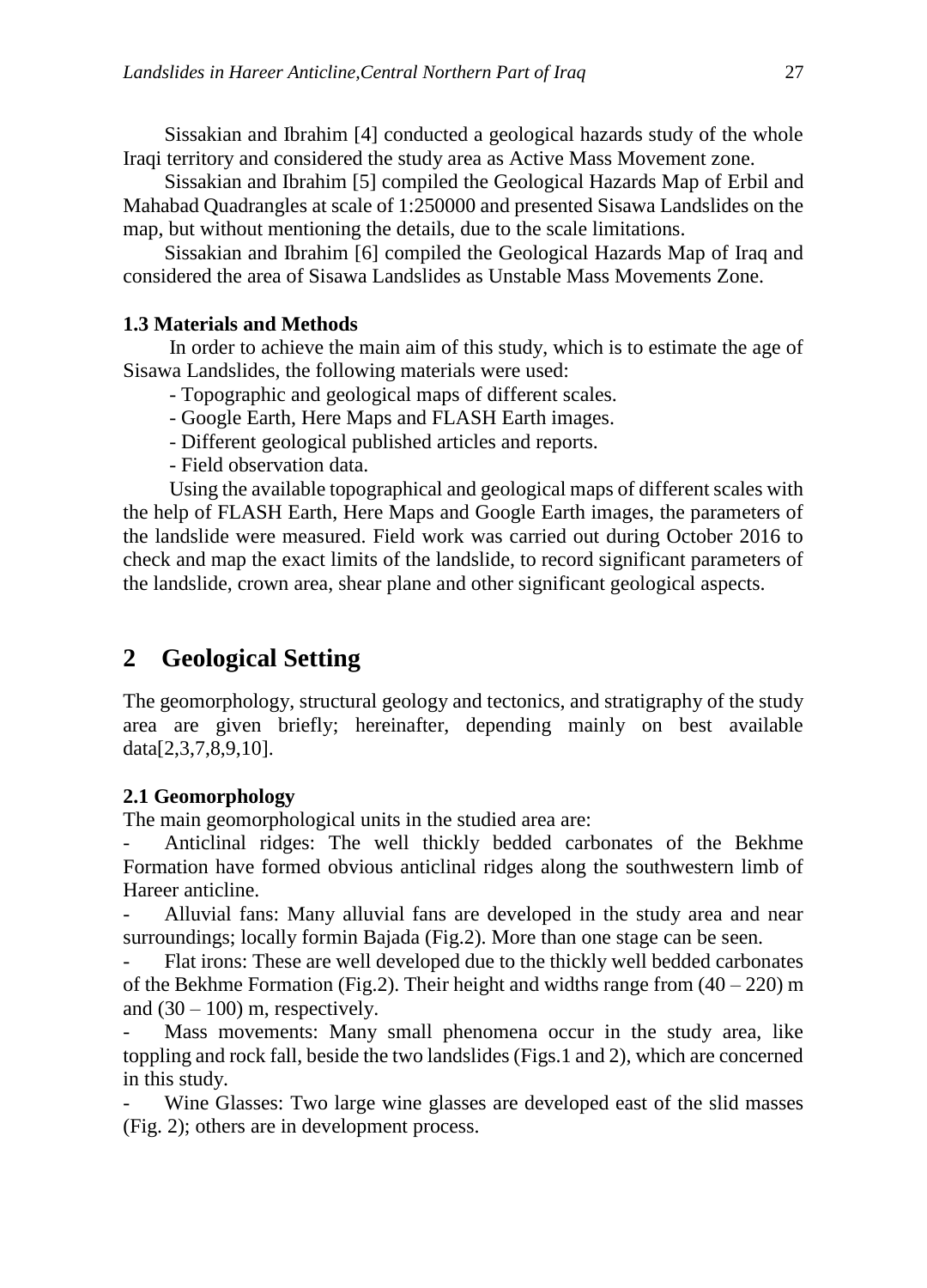

Figure 2: Google Earth image of the study area and near surroundings. Note the flat irons, alluvial fans and acute asymmetry between the two limbs of Hareer anticline.  $WG = Wine Glass, QF = Qamchuqa Formation, AF = Alluvial Fan,$ LS1 and  $LS2 =$  Sisawa Landslides, No.1 and 2

#### **2.2 Structural Geology and Tectonics**

The study area is located on the southwestern limb of Hareer anticline, which is an NW – SE trending double plunging anticline. The length is 27.5 Km, whereas the width ranges from  $(1.5 - 3)$  Km; in the southwestern and central parts of the anticline, respectively. The southern limb is very steep; up to  $85^\circ$ , whereas the northeastern limb is very gentle; not more than  $10^{\circ}$ ; therefore, the the anticline shows acute asymmetry (Figs.1 and 2), with very wide hinge zone that becomes wider in the central part; as compared to the southwestern plunge area; giving rise to curvature of the anticlinal axis. This acute asymmetry has formed many wine glasses (Fig.2) in the anticline with very steep valleys (Fig.2); some of them are canyon like; consequently, giving the possibilities of different mass movement phenomena.

Tectonically, the studied area is located within the High Folded Zone of the Outer Platform (Unstable Shelf) of the Arabian Plate [7]. The zone is characterized by narrow and long anticlines with wide and shallow synclines. Some of the anticlines exhibit thrust faulting; where the northeastern limb is thrusted over the southwestern one or the northern limb is thrusted over the southern one.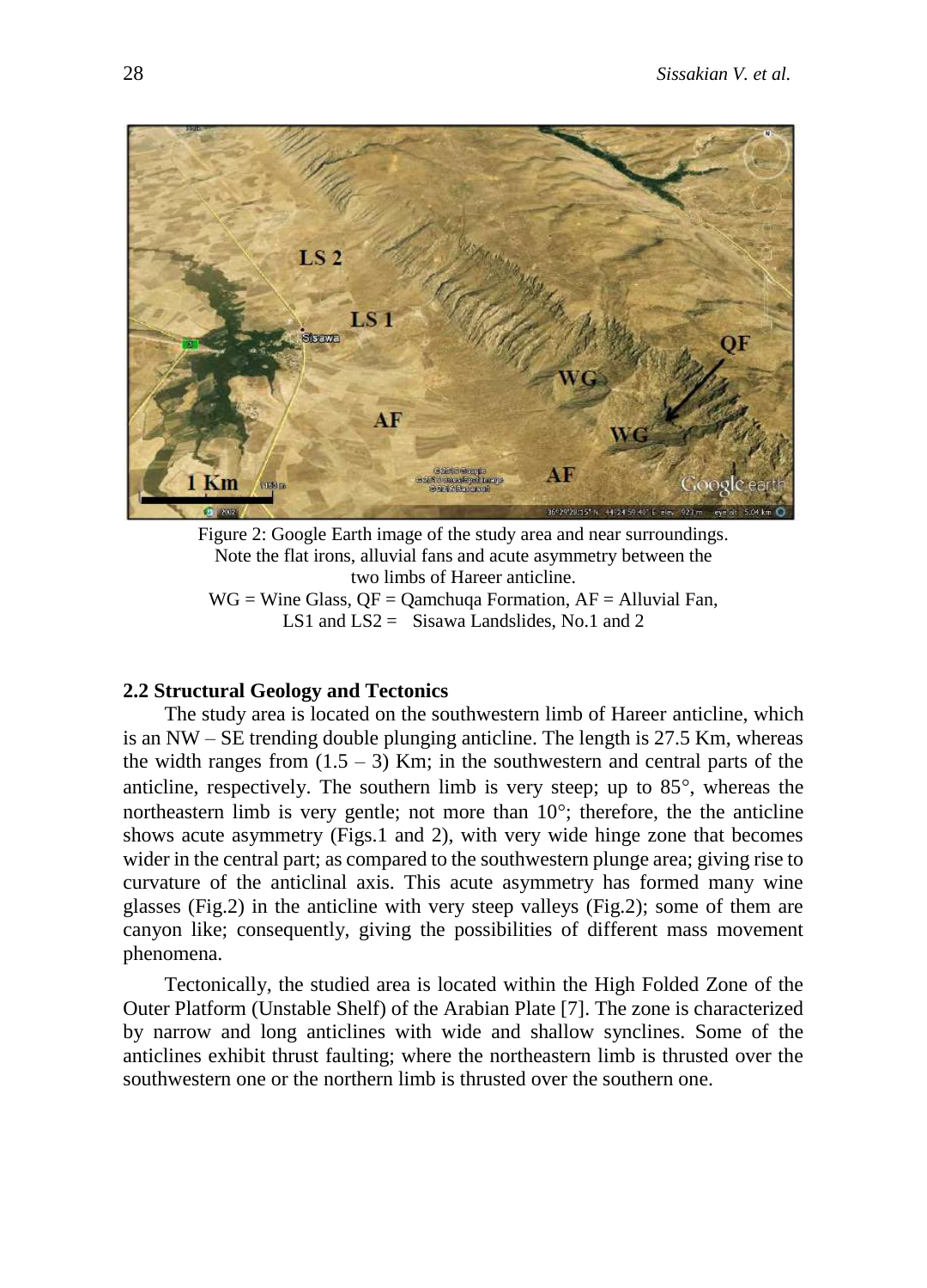#### **2.3 Stratigraphy**

The following formations are exposed in the study area (Fig.3); the main lithology is quoted from [2,8,9,10]. Other formations; however, are exposed too but have no significant importance on the concerned landslide.

ـ **Qamchuqa Formation** (Lower Cretaceous): The formation consists of well bedded, massive dolostone, dolomitic limestone and limestone, it is exposed in two deeply cut valleys only; as windows (Fig. 2).

 ـ **Bekhme Formation** (Upper Cretaceous):The formation consists of thickly well bedded dolomite and dolomitic limestone, and in the lowermost part there are marl and marly limestone beds, it forms the whole carapace of Hareer Mountain (Figs.2 and 3).

ـ **Shiranish Formation** (Upper Cretaceous):The formation consists of bedded marly limestone; followed by bluish green marl in the upper part, (Fig. 3).

ـ **Tanjero Formation** (Upper Cretaceous):The formations consists mainly of fine clastics of dark greenish black colour (Fig. 3).

ـ **Kolosh Formation** (Paleocene): The formations consists mainly of fine clastics of black colour (Fig. 3).

ـ **Khurmala Formation** (Paleocene): The formations consists mainly of well bedded limestone (Figs. 3 and 4).

ـ **Gercus Formation** (Eocene): The formations consists mainly of fine clastics of reddish brown colour (Figs. 3 and 4).

ـ **Pila Spi Formation** (Late Eocene):The formations consists mainly of well bedded dolomite and limestone (Figs. 3 and 4).

ـ **Fatha Formation** (Middle Miocene):The formations consists mainly of fine reddish brown clastics with rare thin limestone and gypsum beds (Fig. 3).

ـ **Injana Formation** (Upper Miocene):The formations consists mainly of fine reddish brown clastics (Fig. 3).

ـ **Mukdadiya Formation** (Upper Miocene – Pliocene): The formations consists mainly of fine grey clastics; some of the sandstone beds are pebbley (Fig. 3).

ـ **Quaternary Sediments:** These are represented by alluvial fan sediments, colluvial sediments and valley fill sediments (Fig. 3).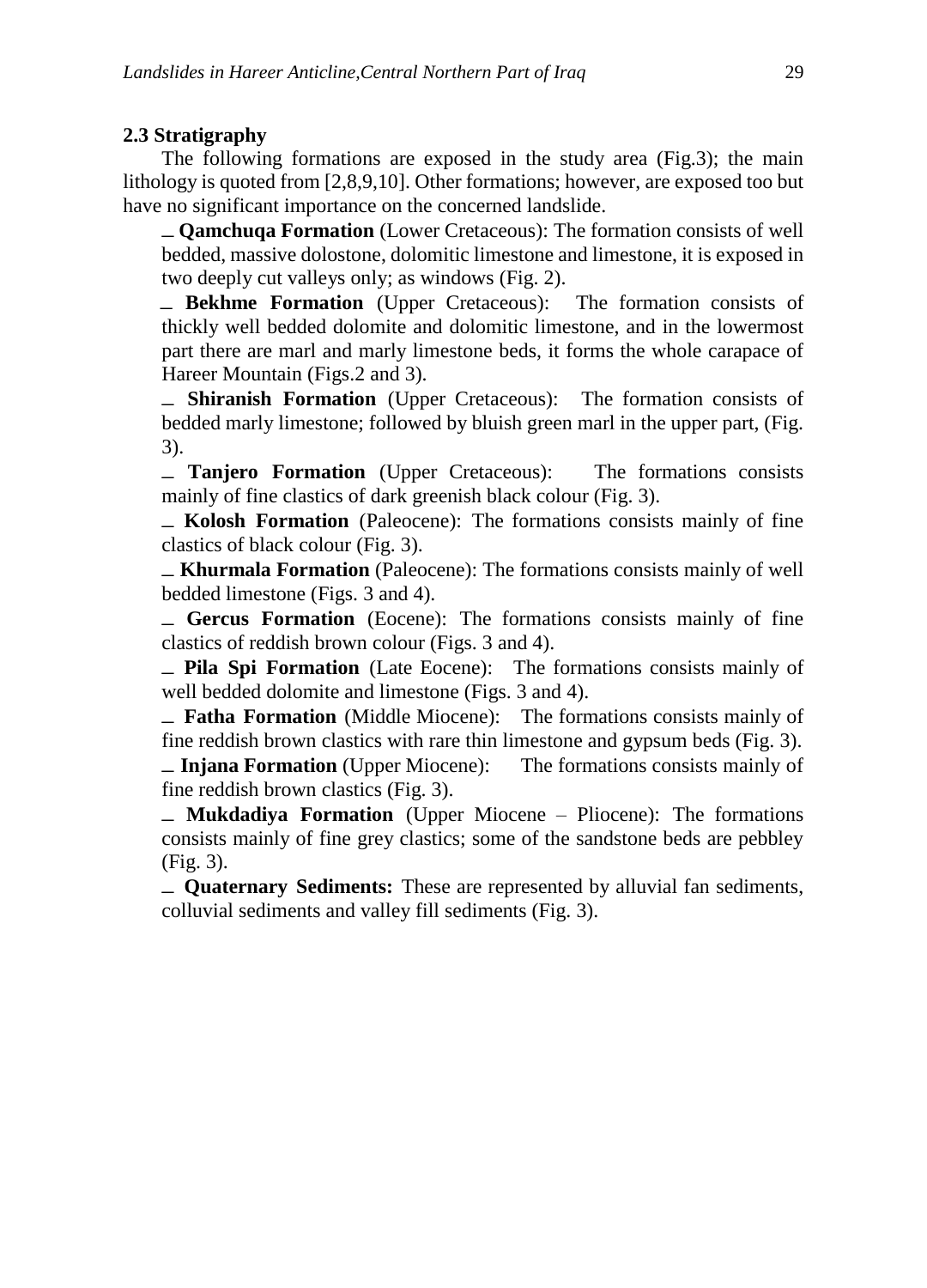

Figure 3: Geological map of the studied area and near surroundings (after [9]).



Figure 4: Left) Khrmala Formation (Kh), overtunrned due to down pushing of the slid mass, Right) Gercus (Gs) and Pila Spi Formations (PL), note the very steep dipping due to down pushing of the slid mass and the offset of the ridge from its west wards continuation

# **3 Characteristics of Hareer Landslides**

Two landslides occur east of Hareer town, along the southwestern limb of Hareer anticline; near Sisawa village (Figs.2 and 3) they are called Sisawa No.1 and Sisawa No.2; in this article.

### **3.1. Geometry of Sisawa Landslides**

The Sisawa Landslides have occurred along the southwestern limb of Hareer anticline (Figs.2, 3 and 5). The landslides are a rock slide type with domal-shaped; due to accumulations of thick Quaternary sediments on the slid mass.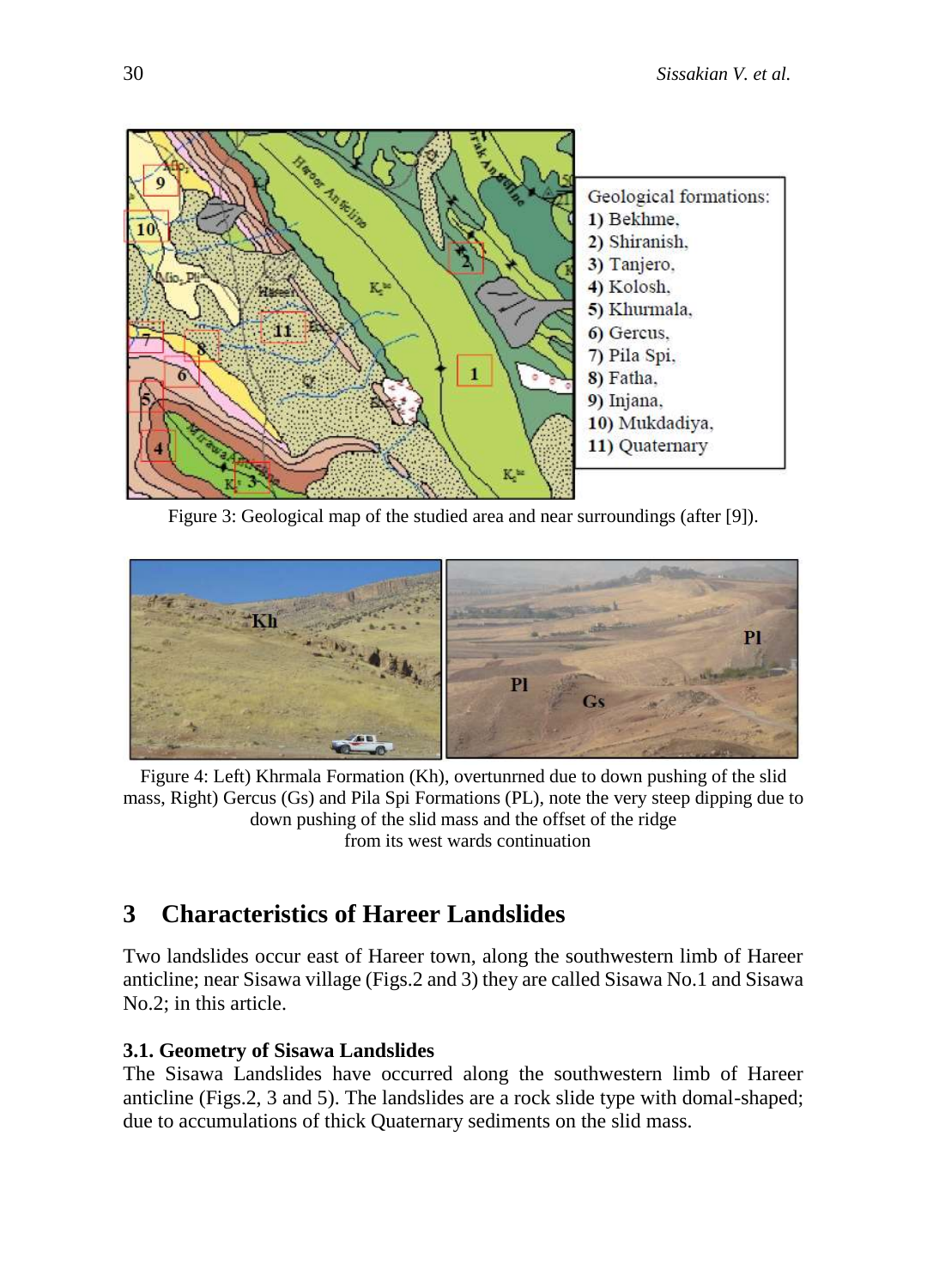

Fig. 5: Google Earth image facing NW of Sisawa Landslides No.1 nd No.2

**ـ Sisawa Landslide No.1:** The coverage area of the slid mass is about 973930  $m<sup>2</sup>$ , if an average thickness of 5 m is considered for the slid mass; then the estimated volume of the slid mass will be  $4829650 \text{ m}^3$ . The moved distance; up to the toe area is about 1615 m (Fig.6). The height of the scar's bottom is 1240 m (a.s.l.), whereas the height at the bottom of the toe area is 774 m (a.s.l.), which means the gradient of the landslide is 28.85 %. The height at the top of the slid mass is 1006 m (a.s.l.); the maximum length of the slid mass is 1300 m; therefore, the gradient of the slid mass is 20.15 %. The length of the crown area is 850 m; the heights of its eastern and western sides are 1260 m and 1191 m, respectively; whereas the middle part is at height of 1312 m. The downslope length of the crown is 119 m; therefore, the gradient of the crown is 84.70 %.



Fig.6: Google Earth image of Sisawa Landslide No.1

West of the main slid mass, there is another mass, which has fan shape. It is very difficult to elucidate weather it is part of the main landslide or an old alluvial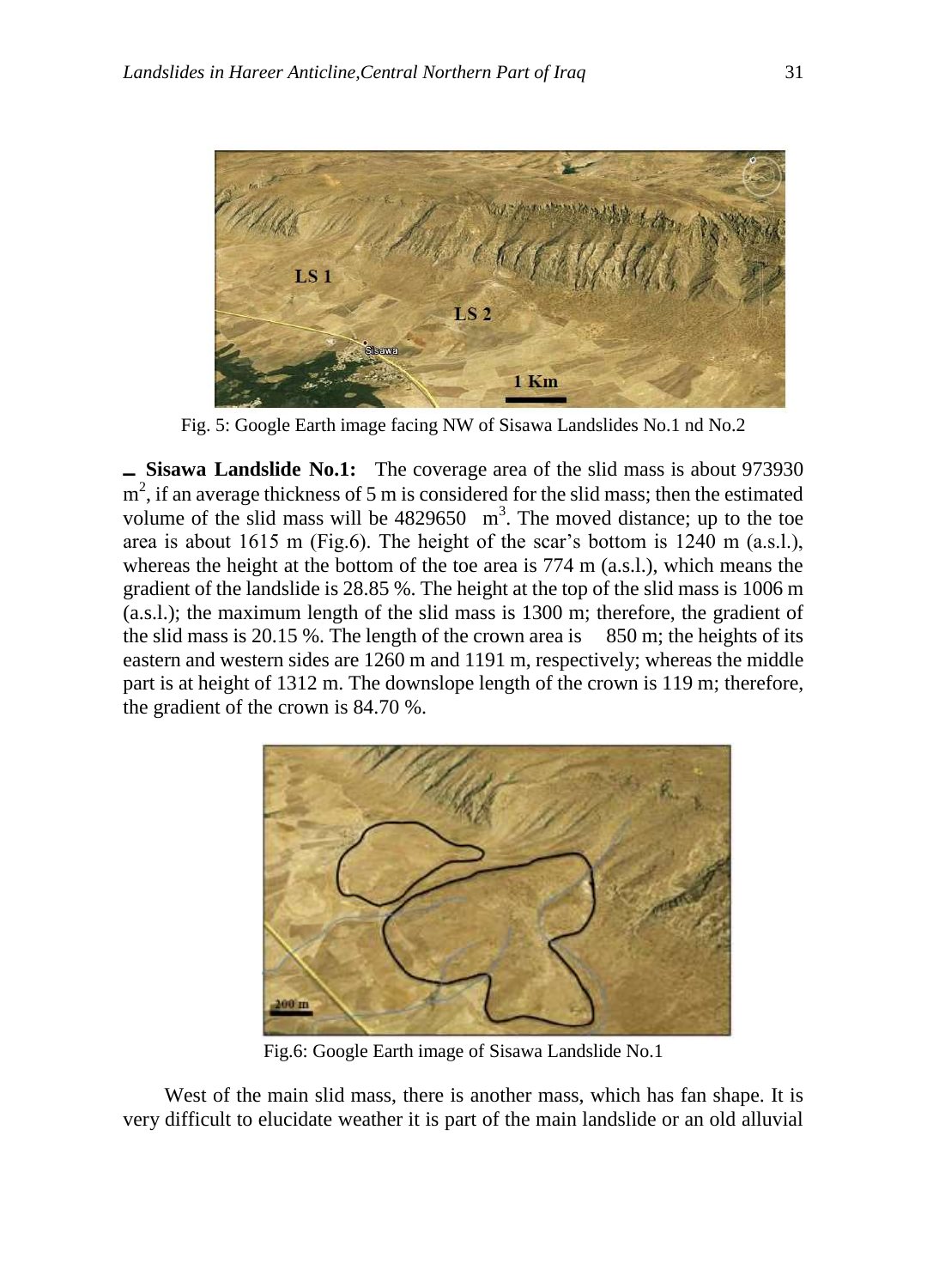fan covered by rock debris. This is attributed to the fact that the landslide is very old; therefore, all the details are vanished by weathering and erosional processes.

**Sisawa Landslide No.2:** The coverage area of the slid mass is  $602640 \text{ m}^2$ , if an average thickness of 4 m is considered for the slid mass; then the estimated volume of the slid mass will be  $2410560 \text{ m}^3$ . The moved distance; up to the toe area is about 2052 m (Fig.7). The height of the scar's bottom is 1300 m (a.s.l.), whereas the height at the bottom of the toe area is 735 m (a.s.l.), which means the gradient of the landslide is 27.53 %. The height at the top of the slid mass is 878 m (a.s.l.); the maximum length of the slid mass is 1080 m; therefore, the gradient of the slid mass is 13.24 %. The length of the crown area is 1080 m; the heights of its eastern and western sides are 1306 m and 1312 m, respectively; whereas the middle part is at height of 1464 m. The downslope length of the crown is 173 m; therefore, the gradient of the crown is 94.79 %.



Fig.7: Google Earth image facing NE of Sisawa Landslide No. 2.  $OV = Old$  valley,  $RV = Recent$  valley

The slid mass includes two parts (Fig.7). It is very difficult to elucidate weather the two masses have slid at the same time or otherwise. This is attributed to the fact that the landslide is very old; therefore, all the details are vanished by weathering and erosional processes, and partly by agricultural activities within the soft materials. The authors; however, believe that the two masses have slid at the same time.

### **3.2 Crown Area**

The crown area of Sisawa Landslides is a large one (Fig.8), since the length of the Sisawa Landslide No.1 is 850 m, whereas that of Sisawa No.2 length is 1080 m, with two side cliffs; the western one in both cases is more clear and steep (Figs. 5, 6) and 7). The indications for sliding on the crown area are vanished because it is very old landslide; however, the main and the western cliffs are still clear and active area for toppling and rock fall of small blocks. When comparing the shape of the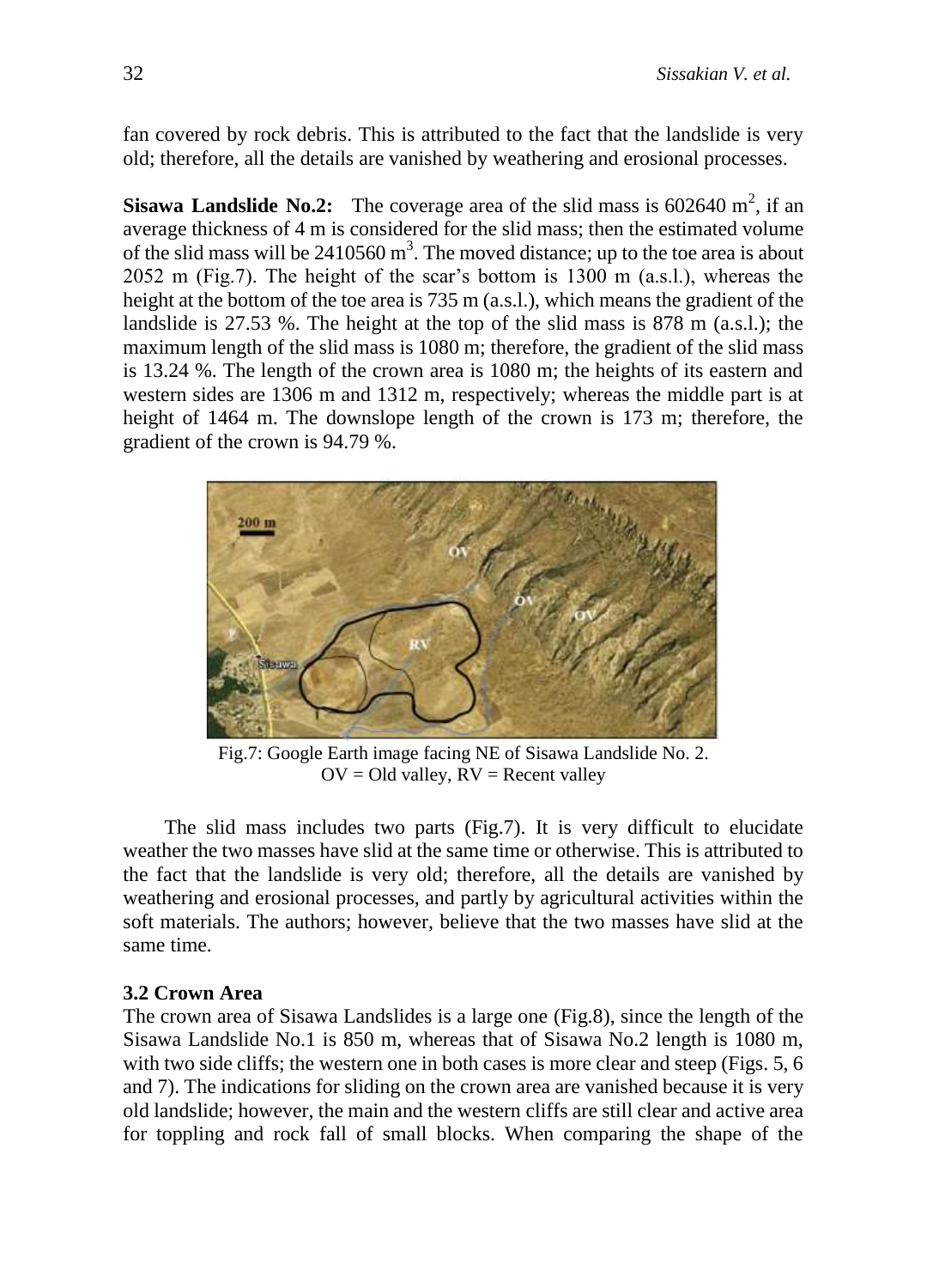remained main cliffs and side cliffs, and the developed hallow below the cliffs with other neighbouring cliffs; then it is very clear that very large masses have slid downslope; in both cases (Figs. 5, 6, 7 and 8).



Figure 8: The crown area of Sisawa Landslides

## **3.3 The Slid Masses**

The slid mass of Sisawa Landslide No.1 has a longitudinal shape with eastern bulge in its lower half part; with crescent shaped toe area. The maximum length of the slid mass is about 6120 m, whereas the coverage area of the slid mass is about 97393 m<sup>2</sup> and the volume is about  $4829650 \text{ m}^3$  (Fig.6).

The slid mass of Sisawa Landslide No.2 has domal shape with two main masses; with crescent shaped toe area. The maximum length of the slid mass is about 1080 m, whereas the coverage area of the slid mass is about  $602640 \text{ m}^2$  and the volume is about 2410560  $m^3$  (Fig.7).

The slid mass in both landslides belong totally to Bekhme Formation, of dolomite, limestone and dolomitic limestone. The rocks within the two slid masses show some smoothening due to weathering and erosional processes that have been acting on the blocks for long period of time. The maximum height on the top of the slid mass is 1060 m and 878 m (a.s.l.), for Sisawa Landslide No.1 and No.2, respectively. Whereas, the height at the end of the slid mass is 761 m and 748 m, for Sisawa Landslide No.1 and No.2, respectively. The height difference in the toe area with the surrounding plain is 41 m and 36 m, for Sisawa Landslide No.1 and No.2, respectively.

In Sisawa Landslide No.1, the slid mass is dissected by three valleys (Fig.6). The first one flows from Hareer Mountain and leaves the slid mass in its eastern part and continues flowing southwest wards; whereas the others run through the slid mass, which means they are younger than the sliding.

In Sisawa Landslide No.2, the slid mass is dissected by one valley, but surrounded from east and west by two valleys (Fig.7). The first one runs through the mass, which means it is younger than the sliding. Whereas, the other two valleys run from Hareer Mountain on both sides of the slid mass and continue flowing to Sisawa village.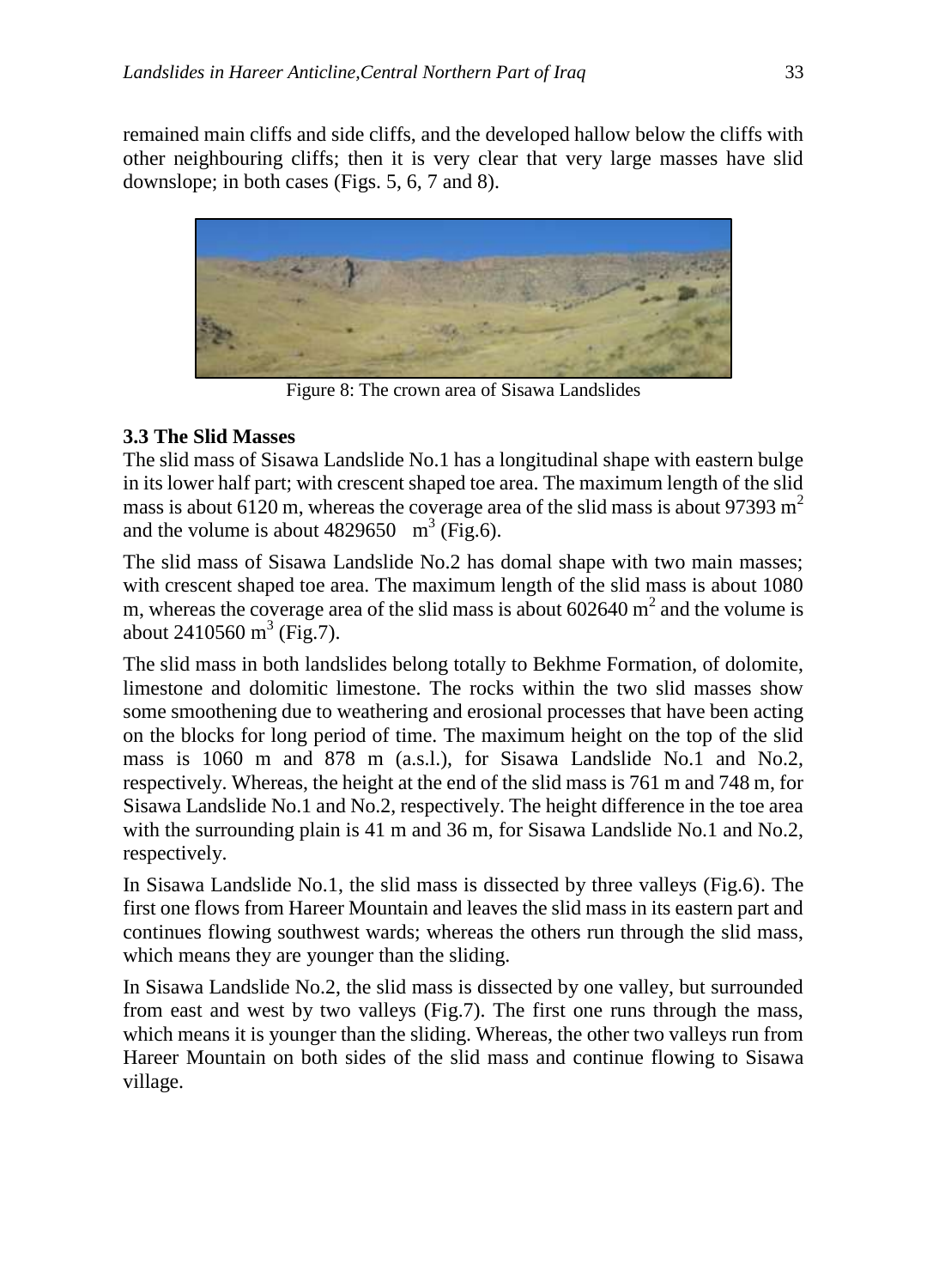## **3.4 Shear Plane**

The shear plane of both Sisawa Landslides is not clear (Figs. 6 and 7). This is attributed to very old sliding in which the indications on the shear plane are vanished due to weathering and erosional processes. Moreover, the moved distances in both slides are small; therefore, the shear plane along which the slide had occurred is small too; consequently, the left marks were few and were vanished easily, by time.

# **4 Causes Of Sisawa Landslides**

In Sisawa Landslides, multiple causes had developed the landslides; these are explained hereinafter.

## **4.1 Geological Causes**

Among these causes are the presences of thickly well bedded carbonates of the Bekhme Formation (Fig. 9). The lowermost part of the Bekhme Formation, in the studied re and near surroundings has soft rocks interval [2,11]. This interval consists of alternation of soft marly limestone and marl, which has played as the lubricant agent after being saturated by water; consequently, facilitating of the sliding.



Fig. 9: Google Earth image facing NE. Note the tickly well bedded carbonates of the Bekhme Formation (TB) and the soft rocks (SR) interval forming the wine glasses and indicated by series of alluvial fans (Bajadas) (AF).

Moreover, the presence of joints, bedding planes and fractures (Fig.10), all have acted as weakness zones, besides being good passage for the rain water in between the weakness zones. During wet climate, the presence of open cracks, fishers, joints; all were filled with weathered soft clayey materials, may had caused formation of piping phenomenon by means of which the formed slurry in the opened voids has triggered and accelerated the sliding; acting as lubricant agent.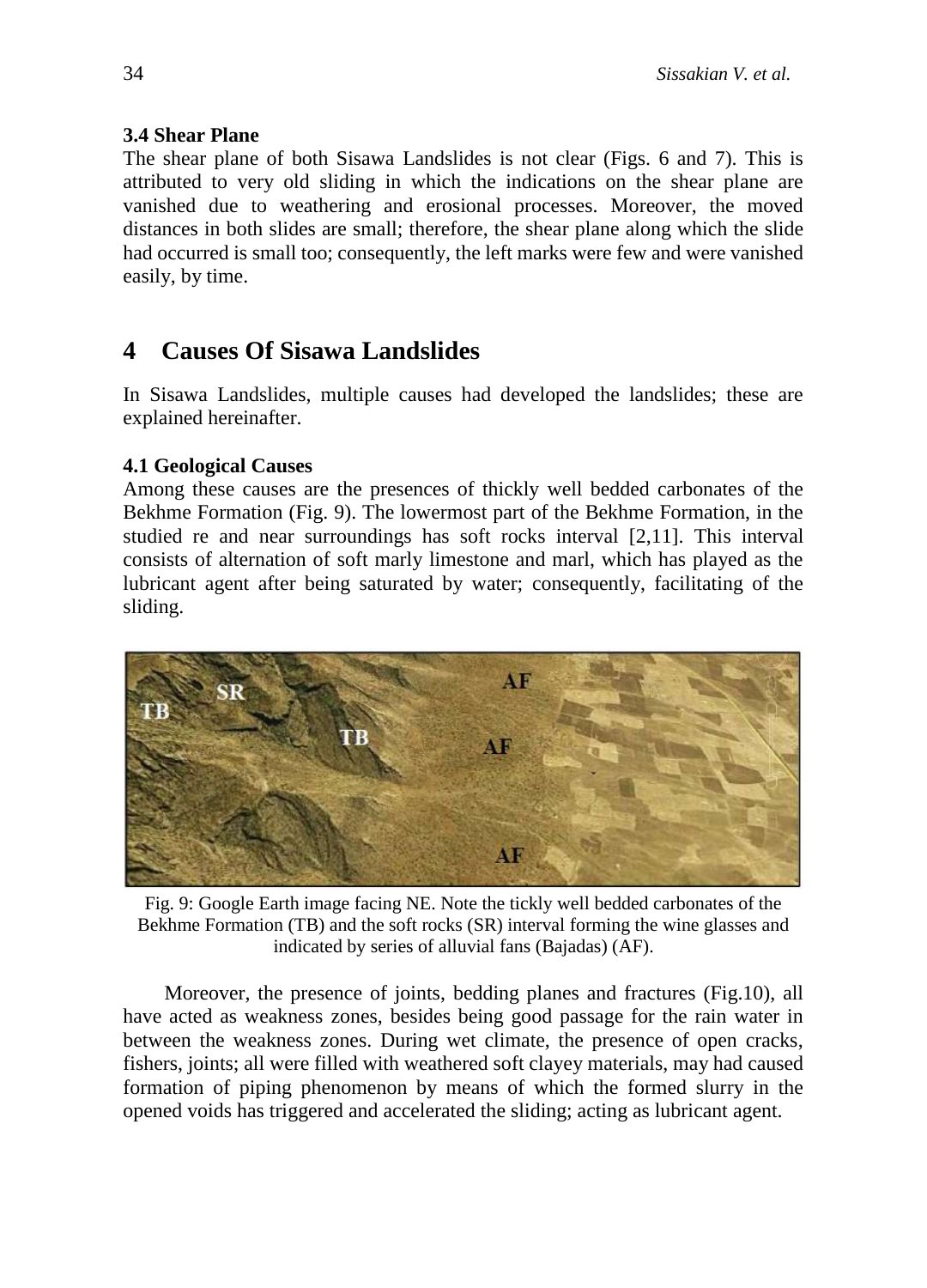#### **4.2. Morphological Causes**

Among morphological causes, the main one is the fluvial erosion by the rain water, besides the freeze-and-thaw weathering and shrink-and-swell weathering. All these factors have played significant role in triggering the sliding. Moreover, the steep slopes (Fig.10), which are higher than the dip angle of the beds, had developed day light slopes (Fig.10) that were easily triggered and accelerated the sliding living large open areas within the carapace of the mountain; from which the blocks were slid down. The smooth, large and steeply dipping flat irons (Fig.10) have played significant role as shear planes under the slid masses.



Fig.10: Google Earth image of the studied area. Note the steeply dipping beds (SD) in the southwestern limb and gently dipping beds (GD) in the northeastern limb. Also, note the block (B), which still exists and forms daylight slope. Proposed ditch for landslide controlling

Among the other morphological causes that have contributed in the sliding is the drainage system on the top of Hareer Mountain (Fig.11). Due to wide hinge zone of Hareer anticline, a flat lying area; plateau-shaped is developed on the top of the anticline (Figs. 1, 2, 10 and 11). Many shallow valleys run on the top of the plateau, which change to deep canyon-like valleys near the southwestern limb of the anticline. The shallow part of the valleys play as feeding the fractures of different types and the internal pore water by the rain water. Whereas, the deep parts of the valleys accelerate the weathering and erosion of the rocks and contribute in disintegration of the rocks and dividing of the carapace along the steep southwestern limb into small blocks; consequently, accelerating and triggering of the sliding down the slope.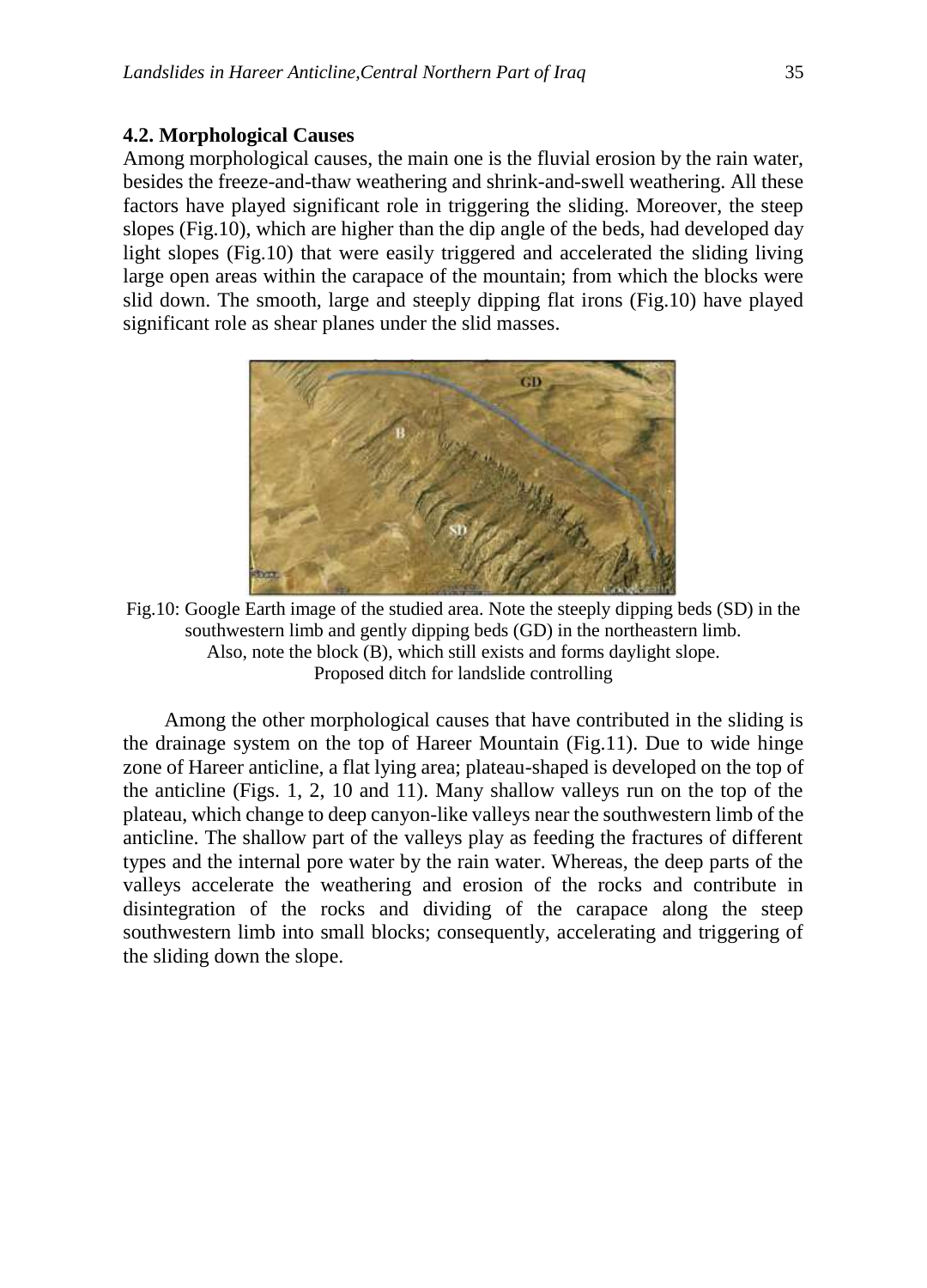

Fig.11: Google Earth image facing SE. Note the shallow valleys (Sh V) on the top of Hareer Mountain that change to deep canyon like valleys (DV) downslopes.

#### **4.3 Climatical Causes**

From the presence of many alluvial fans near surroundings of the landslide area and even in the place of the landslides, it is obvious that the climate was wet with heavy rainfall [12,13,14,15] that has developed all those alluvial fans and in many stages (Figs. 2, 5 and 8). Locally, they coincide to form Bajada in particular areas (Figs. 2 and 5); along the southwestern limb of Hareer anticline.

The water in the voids of joints, fractures, bedding planes and even in those shallow valleys was frozen and melt continuously; enlarging the existing voids; consequently, breaking and breaking the carapace of Hareer Mountain; meanwhile accelerating the sliding. Moreover, the infiltrated water in the rocks of the Bekhme Formation has increased the internal pore pressure; consequently, the internal friction angle was decreased (Terzaghi and Peck, 1948); leading to the sliding.

## **5 Precautions and Landslide Control**

As in each mass movement phenomenon, Sisawa Landslides' areas are prone areas for different types of mass movements, especially landslide, toppling and rock fall. It is worth mentioning that in each old landslide area, new mass movements are expected [16,17,18,19].

For each type of mass movement, there are certain types of precautions to control the movement [16,17]. In Sisawa Landslides, since it is of block-slide type, the presence of daylight slopes and steep dip slopes; due to highly dipping beds and intensely jointed, fractured and well bedded carbonates (Figs. 9 and 10); therefore, the most reliable processes to control and stabilize the unstable slopes is digging a ditch surrounding the upper part of the landslide and near surroundings (Fig.10). This precaution will preserve and/ or mitigate future landslide in the vicinity of Sisawa village and other small existing village; nearby.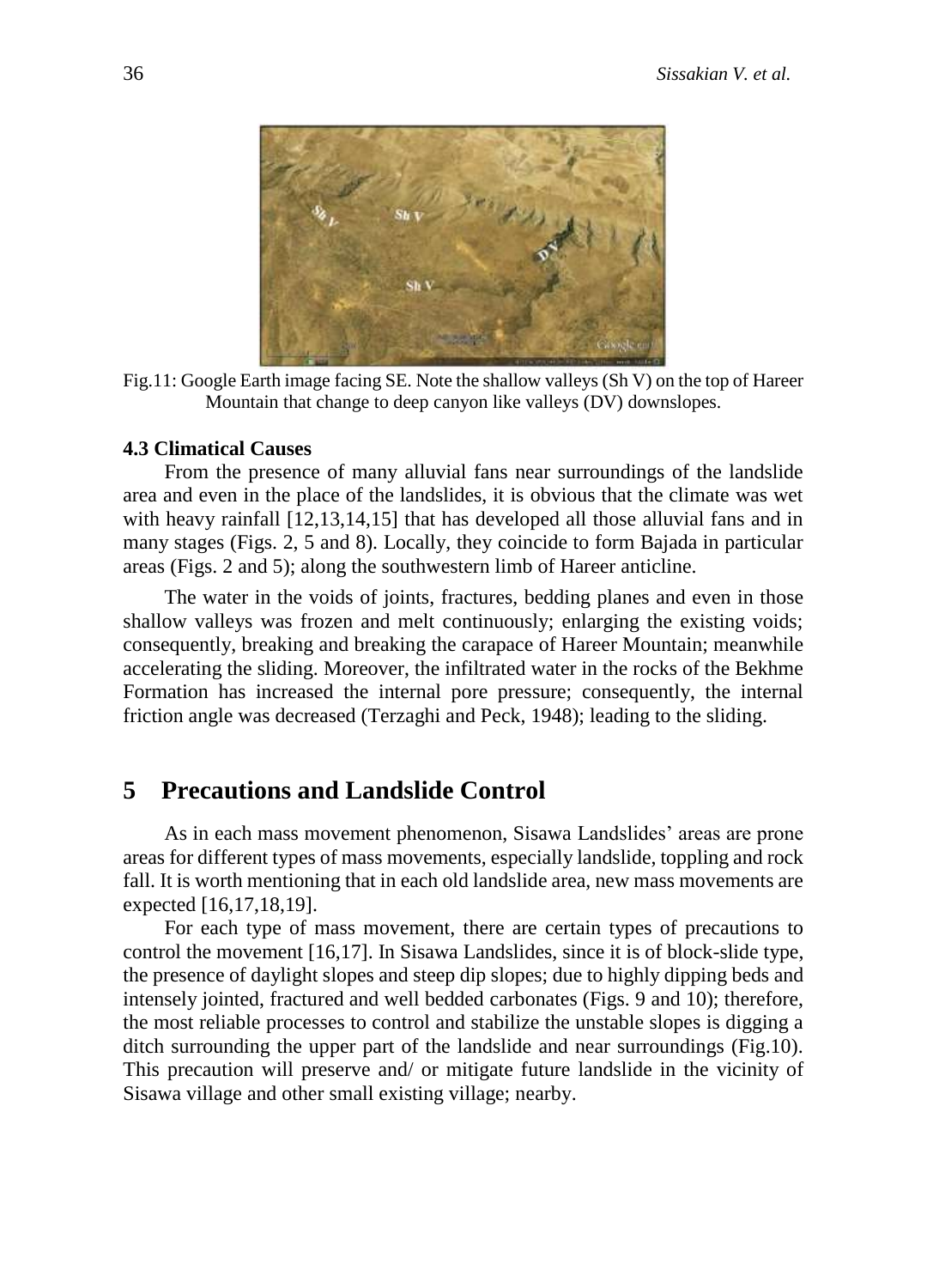To estimate the age of Sisawa Landslides, the exposure dating method [1] is used depending on the size, depth and length of the existing valley on the slid masses and their surroundings, and the weathering status of the slid blocks within the slid mass.

#### **6.1 Drainage system**

In reviewing thoroughly in the slid masses of the Sisawa Landslide (Figs. 6 and 7), it is clearly seen that a new valleys started to be developed on the slid masses, beside those on the surrounding of the slid masses (Fig.7) or partly surrounding the slid mass( Fig.6). The shear plane should be free from drainage system, because all existing valleys were cleared and/ or filled during the sliding. This is attributed to the fact that the slid mass during the sliding on the shear plane had formed a new surface; therefore, no drainage would be on the surface, which represents the shear plane. However, in both slides; the shear plane is not free from drainage and started to include fine rills (Figs. 6, 7 and 10) indicating the effect of the water erosion on both surfaces. Certainly, development such rills will need thousands of years.

When comparing the size and the depth of the old valleys outside of the slid mass (OV in Fig. 7) with those developed on the top of the slid mass (RV in Fig.7), it can be seen that there is clear difference between them. This means that the valleys developed on the top of the landslide are younger in age as compared to those old valleys that exist out of the slid mass, which are almost early Holocene in age.

#### **6.2 Age of the Existing Debris Flow**

In Sisawa Landslide No.1, there is a complex phenomenon; it is not clear whether it is an alluvial fan or debris flow developed west of the slid mass (Figs. 6 and 12). Because it is very old and all the details are vanished; therefore, it is very difficult to decide what the exact phenomenon is. However, the authors believe it is a debris flow. This is attributed to the following facts: **1)** The domal shape; looks like debris flow not alluvial fan, **2)** The remained shell-like scar on the cliff (Sc in Fig.12), which resembles the shape and size of the domal shape mass, **3)** No outlet; as it exists in alluvial fans, and **4)** The curved rills on the scar indicate and point to the movement direction.

From the relation of the debris flow with the neighbouring Sisawa Landslide No.1, it is clear the the landslide is older; as evidenced from the small covered area of the landslide by the debris flow (Point 1 in Fig.12). This means that the landslide had happened before the development of the debris flow, which seems to be happened during upper late Holocene. This is estimated by comparing the depth and size of the shallow valleys (SV in Fig.12) on the scar area with those deep valleys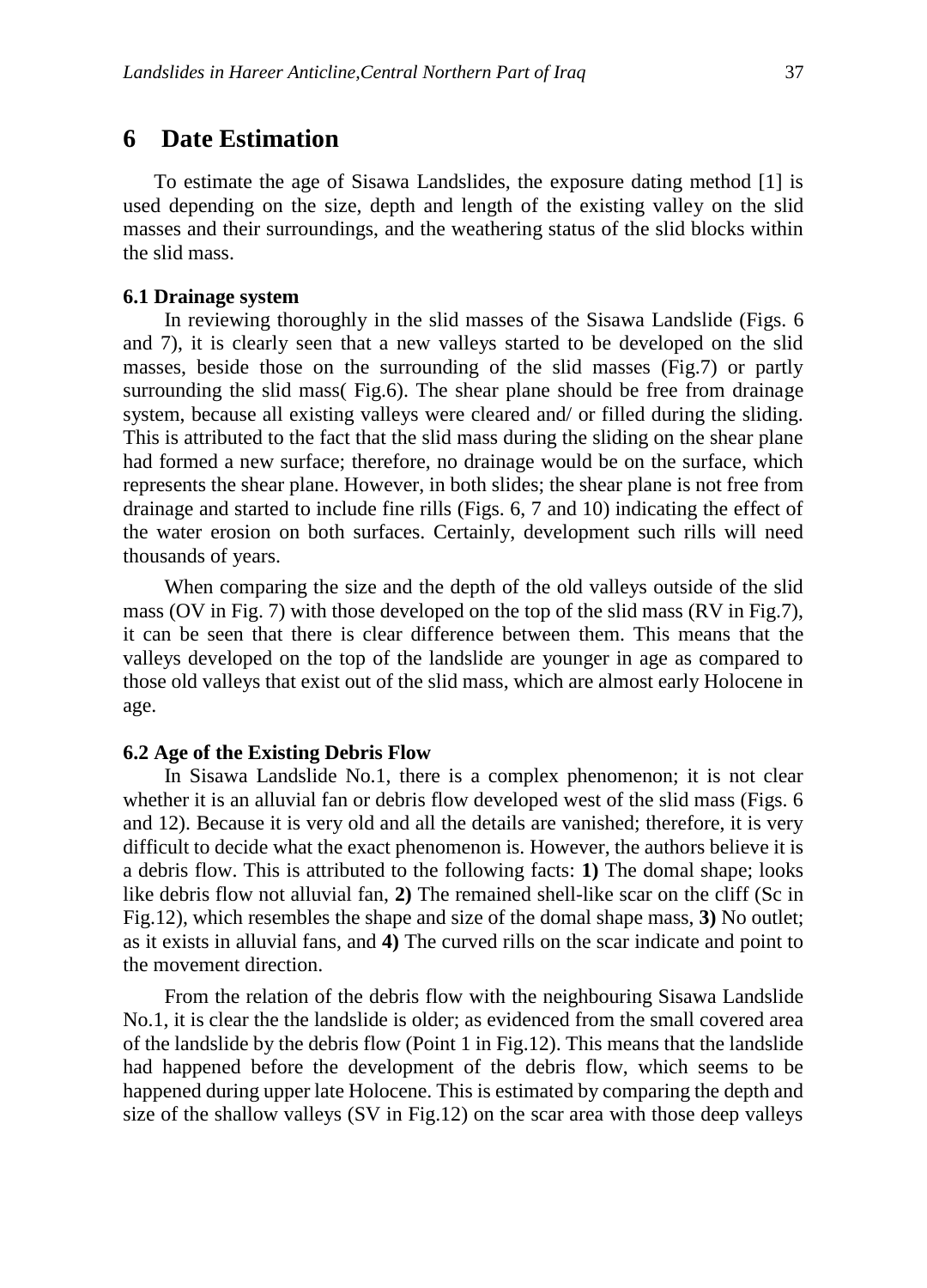(DV in Fig.12) existing on both sides of the scar area on the cliff of Hareer Mountain. Therefore, the estimated age of the landslide is Holocene.



Fig.12: Google Earth image facing NW. Note Sisawa Landslide No.1 (LS 1), the debris flow (DF), shell-like scar (Sc), and the hanging block (HB),which forms daylight slope.  $SV = Shallow$  valley,  $DV = Deep$  valley. Limits of the shell-shaped scar.

## **7 Discussion**

The main reasons of Sisawa Landslide are the water, dip angle; slope angle and internal friction angle, besides the presence of soft rocks interval bellow the well bedded carbonates of the Bekhme Formation (Fig.9). The decrease of the internal friction angle due to increase of the pore water pressure [20], is one of the main reasons for the sliding. This is attributed to the high rainwater fall and infiltration of the water in the present voids formed due to fractures, joints, bedding planes and the presence of shallow valleys on the top of Hareer Mountain (Fig.13).

The soft rocks interval in the lowermost part of the Bekhme Formation has played as the lubricant surface along which the sliding had occurred. This is attributed to the infiltrated water that has accumulated over the impervious mar and marly limestone beds, which are overlain by the well bedded carbonates.

The acute asymmetry between the northeastern limb (Gently dipping) and the southwestern limb (Very steeply dipping) has formed acute curvature in the flexure location of the beds (Fig.10), locally are broken forming daylight slopes. Main parts of the broken blocks were slid down. However, small parts still exist as hanging blocks (Fig.10), forming potential areas for new landslides, especially east of Sisawa Landslide No.1 (Fig.12).

The moved distance in all Sisawa Landslides is short; as compared to the size of the slid masses. This is attributed to:

**1)** The steep slopes of the Bekhme Formation (Figs. 10, 12 and 13) are followed by basin like area built up by soft rocks of Shiranish, Tanjero, Kolosh, Khurmala, Gercus formations (Figs.3 and 14).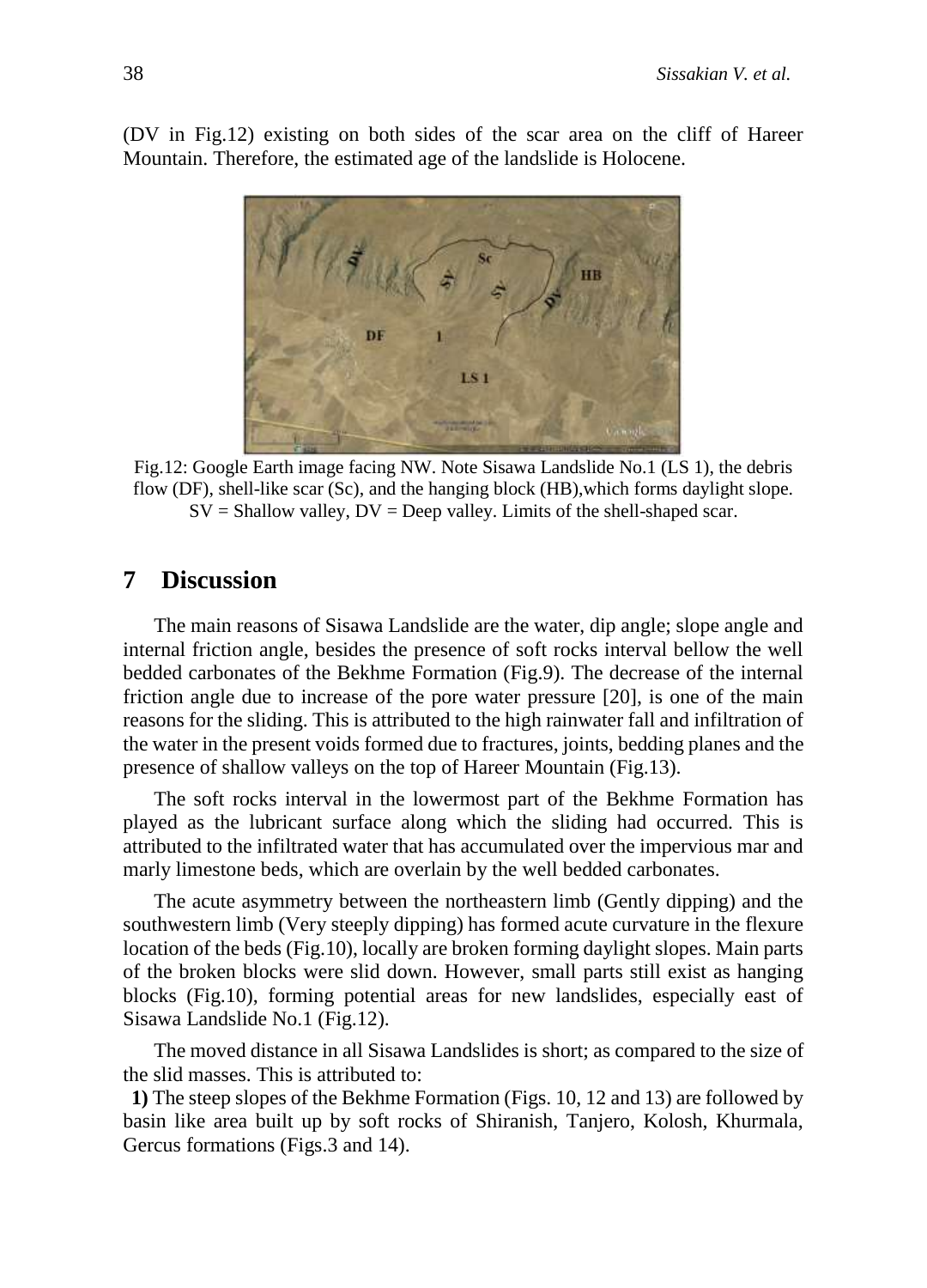**2)** This deep basin like area has retired the speed of the landslides and occupied the slid masses.

**3)** The basin like area is followed by steep cliffs of the Khurmala (Fig.4) and Pila Spi formations dipping in opposite to the sliding direction; therefore, acted as obstacle (retaining wall) for proceeding of the slid masses (Figs. 4 and 13).

However, the slid masses have almost overridden the cliff of the Pila Spi Formation in many places and very rarely have swept the cliff for short distances too (Figs. 4 and 13); forming pseudo-overturned beds. It is worth mentioning that the Pila Spi Formation in the studied area and near surroundings is very thin  $(3 - 8)$ m), as compared to its normal thickness that ranges from  $(56 - 189)$  m [21]. Therefore, the formed cliff is only few metres in height, not more than 10 m (Fig.13). Otherwise, the slid masses would move shorter distances and wouldn't be possible to override and/ or sweep the Pila Spi cliff. In other hand, if the Pila Spi Formation wouldn't be there, then the slid masses would move to farther distances.

The slid masses consist of the beds of the Bekhme Formation overriding the younger soft rocks of the Shiranish, Tanjero, Kolosh, Khurmala and Gercus formations (Fig.15). This is attributed to: **1)** The hanging blocks of the Bekhme Formation (Fig.10) met the steeps slopes of the southwestern limb of Hareer anticline during the sliding; therefore gained more speed during sliding, **2)** The slid masses of the Bekhme Formation remained on the top of the younger soft rocks (Figs. 13 and 14), which were swept during the sliding until the sliding was stopped by the cliff of the Pila Spi Formation (Figs. 4, 13 and 14).



Figure 13: Google Earth image showing the cliff of the Pila Spi Formation (PS F), which is overridden by the slid masses (OPS F) and locally swept it for short distance (SPSF). Note the spot heights to indicate the height of the Pila Spi cliff.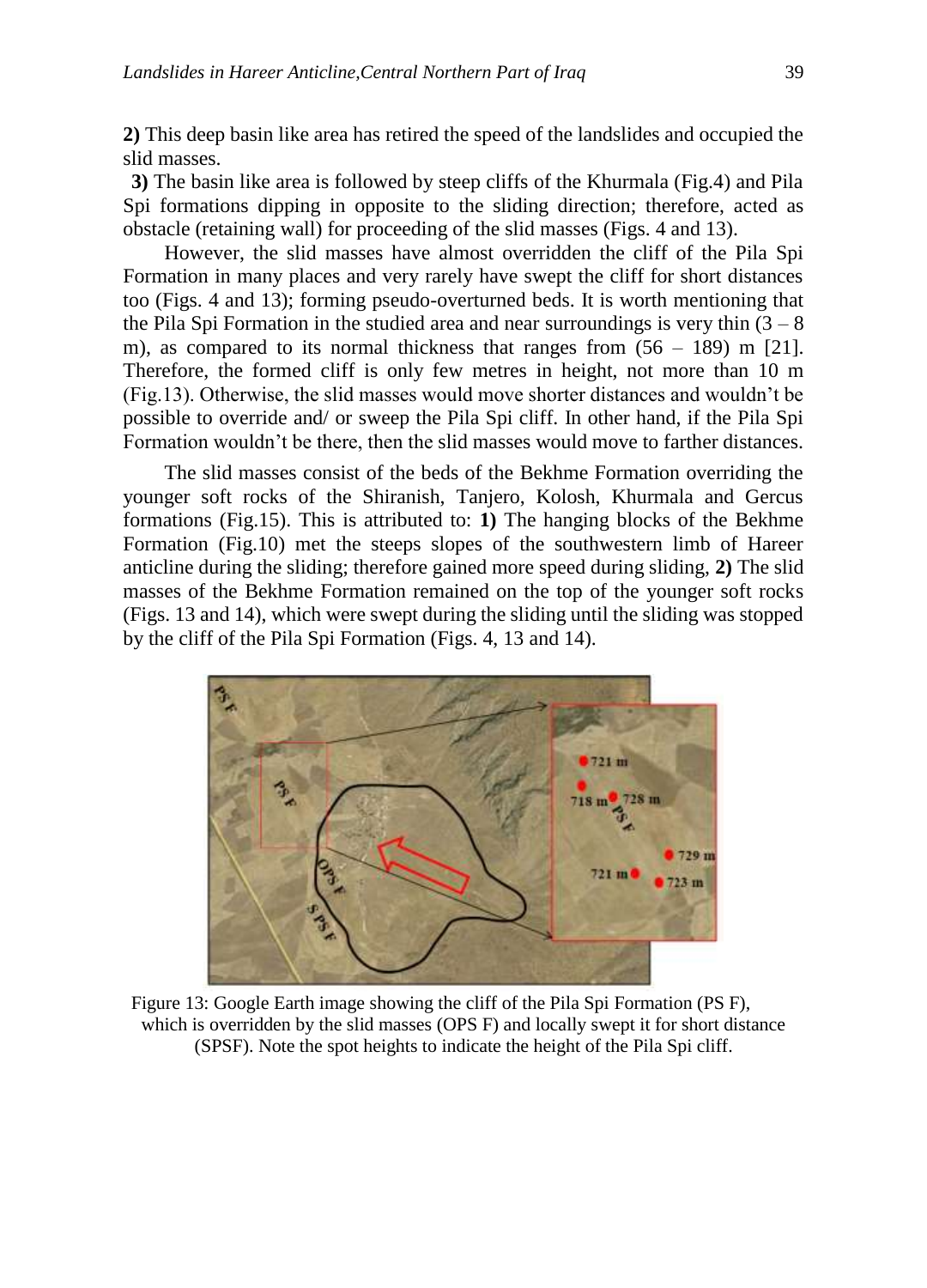

Figure 14: The western limit of Sisawa Landslide No.1, note the deep basin like area between Hareer Mountain and the slid mass.



Figure 15: Sisawa Landslide No.1 (SL 1) and the pseudo-overturned and swept beds of the Kurmala Formation (OTKF)

As the age estimation is concerned, the most relevant estimated age for Sisawa Landslide Nos. 1 and 2 is more than 1000 years, which means late Holocene. The age estimation is based on: **1)** Shape and depth of the developed valleys on the top of slid masses as compared to other valleys out of the landslide areas, **2)** The age of the existing alluvial fans along the southwestern limb of Hareer anticline (Figs. 2, 5 and 8) is Late Pleistocene – Holocene [22,23]; and because no alluvial fans occur in the landslide area; therefore the landslides are younger than the alluvial fans, **3)** Small alluvial fans are developed from the slid masses (Figs.12 and 13), those fans are younger than the series of the old alluvial fans; therefore, the estimated age for those new fans is few tens of hundred years, **4)** The weathering status of the crown areas (Fig.8) and formed scares indicate it is very old, since no any indication is remained on those surfaces. Moreover, they are almost similar to the existing deeply cur valleys out of the landslide areas (Figs. 5 and 10), **5)** The absence of indications on the shear planes; means that they are very old; otherwise, some indications for shear movements should remain, **6)** Some of the fallen blocks have brecciated form (Fig. 16) indicating very old age to the brecciation; otherwise it would not be brecciated, and **7)** The accumulated blocks in the toe area (Fig. 17) show high degree of weathering status that indicates their very old age; otherwise the blocks wouldn't show such extremely high weathering features.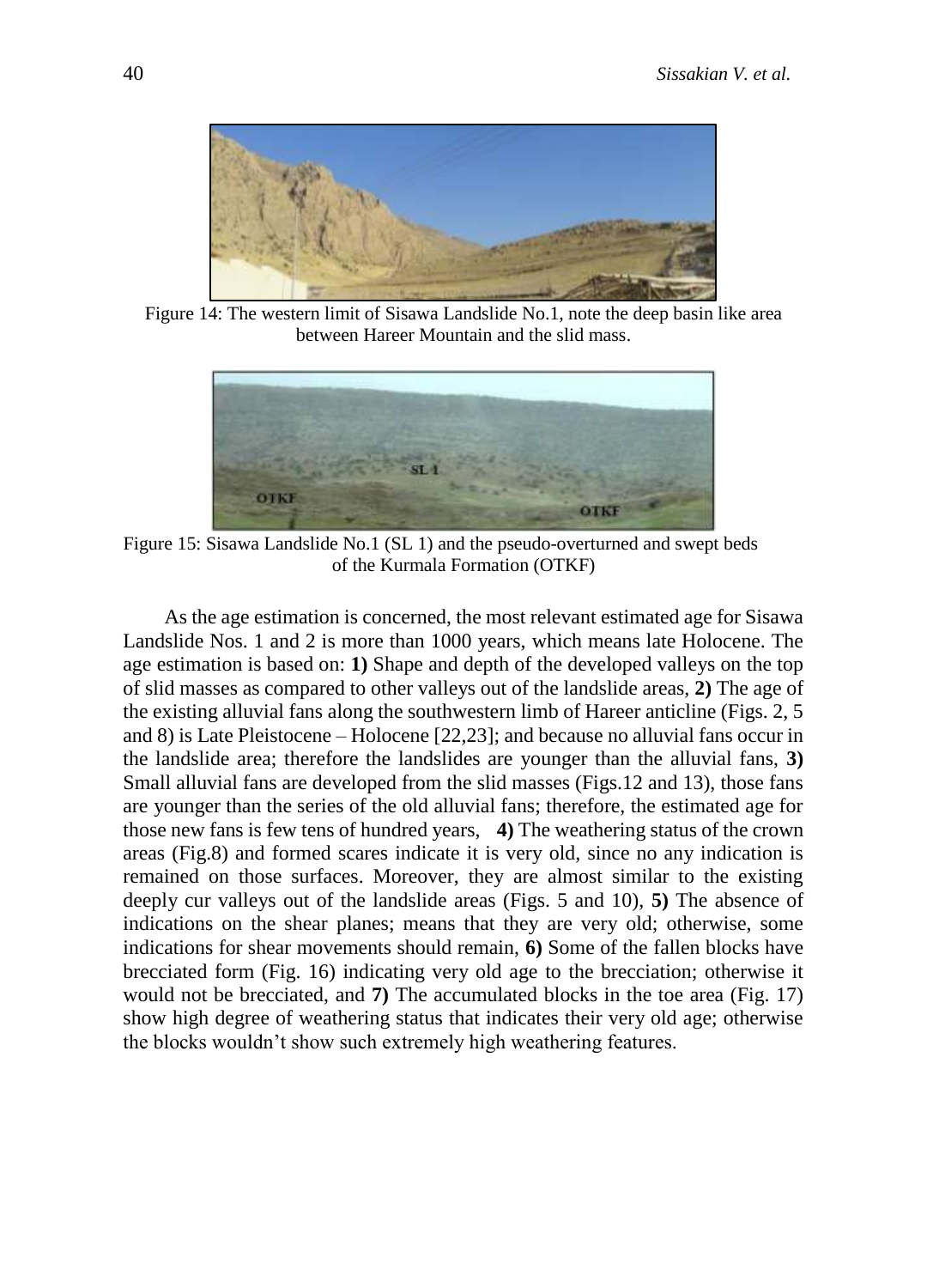

Figure 16: A fallen block within the slid mass exhibit brecciation



Figure 17: Blocks in the toe area, note the extremely high weathering status

The last aspect that should be explained and discussed is the reason for existing of the landslides in this particular area along the southwestern limb which, is about 27.5 Km in length with almost uniform dipping amount, lithology and morphology. The authors believe that the main reason for existing of the landslides in this particular area is the acute flexure of the anticlinal axis, which is concerned with a weakness zone due to existing of deep seated faults. This assumption is attributed to: **1)** The acute change in the trend of the axis of Hareer anticline (Figs. 1 and 5), **2)** The change in the width of Hareer anticline, **3)** The abnormal northwestern plunge of Shakrook anticline with adjacent plunge of the syncline (Figs. 1 and 5), and **4)** The presence of a set of faults across the cliff of the Pila Spi Formation adjacent to the area of the landslides (Fig.1).

## **8 Conclusions**

The following can be concluded from this article:

The Sisawa Landslides are rock slide type, had happened in the well bedded carbonate beds of the Bekhme Formation. To the west of Sisawa Landslide No.1, there is another phenomenon, since it is very old; it is not clear whether it is a rock slide or debris' flow. The main causes of the landside are the increase of the pore water pressure and decrease of the internal friction angle, presence of marly limestone and marl beds within the lowermost part of the Bekhme Formation;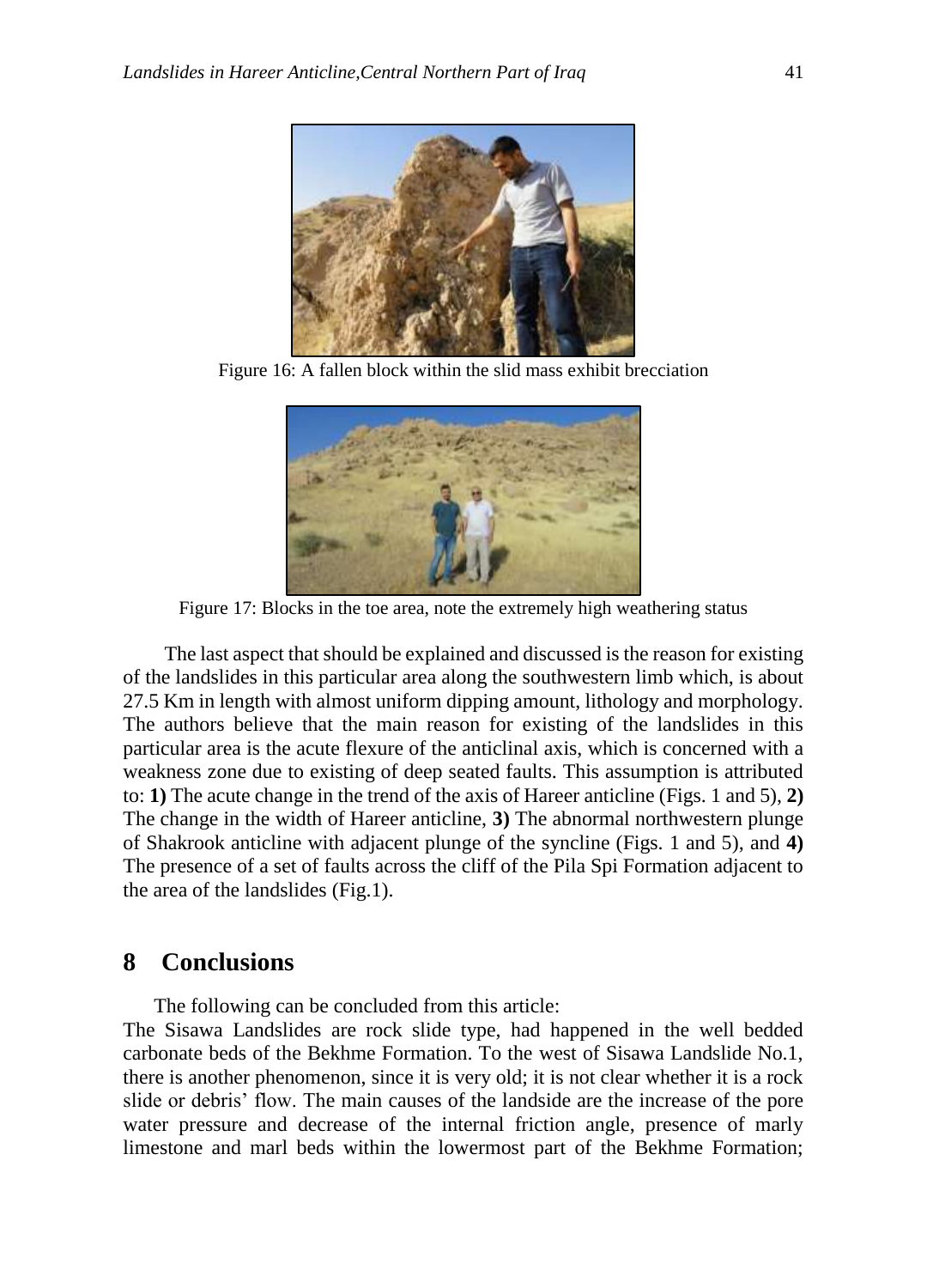overlying the Qamchuqa Formation. The reason of relative short distance movement is the presence of cliffs of Khurmala and Pila Spi formations that have worked as retaining walls to retard and/ or stop the sliding. The age of the landslide is estimated to be 2000 – 3000 years, which means late Holocene. The reason of the presence of the landslides in Hareer Mountain at that particular area is attributed to a weakness zone formed due to the presence of deep seated faults in the concerned area as indicated from the acute change in the trend of the axis of Hareer anticline and the difference in the width of the anticline.

The landslides have domal shape; coverage area of the slid mass and estimated volume of the slid mass of No. 1 and No. 2 is about 973930 m2 and 4829650 m3, 602640 m2 and 2410560 m3, respectively. The gradient of the landslide No.1 and No.2 is 28.85 %, and 27.53%, respectively and the moved distance; up to the toe area is about 1300 m and 2052 m; respectively. The length of the crown area of landslide No. 1 and No. 2 is 850 m and 1080 m, respectively with gradient of 84.70% and 94.73%, respectively.

# **References**

- [1] Keller, E. A., and Pinter, N. 2002. Active Tectonics, Earthquakes, Uplift and Landscape. 2nd edition. New Jersey: Prentice Hall.
- [2] Sissakian, V.K. and Youkhanna, R.Y., 1979. Geological report on Erbil-Shaqlawa – Hareer – Koi Sanjaq Area. Iraq Geological Survey Library report No. 975, Baghdad, Iraq, 114 p.
- [3] Hamza, N.M., 1997. Series of Geological Maps of Iraq, Geomorphological Map of Iraq, Scale 1: 1000 000. Iraq Geological Survey Publications, Baghdad, Iraq.
- [4] Sissakian, V.K. and Ibrahim, F.A., 2002. Zonation of Geohazards in Iraq. Iraq Geological Survey Library report No. 2757, Baghdad, Iraq, 19 p.
- [5] Sissakian, V.K. and Ibrahim, F.A., 2004. Series of Geological Hazard Maps of Iraq, Erbil and Mahabad Quadrangles, Scale 1: 250000. Iraq Geological Survey Library report No. 2878.
- [6] Sissakian, V.K. and Ibrahim, F.A., 2005. Series of Geological Maps of Iraq, Geological Hazards Map of Iraq, Scale 1: 1000 000. Iraq Geological Survey Publications, Baghdad, Iraq.
- [7] Fouad, 2012. Tectonic Maps of Iraq; Scale 1: 1000000 3rd edition. Iraq Geological Survey Publications, Baghdad, Iraq.
- [8] Sissakian, V.K. and Fouad, 2012. Geological Maps of Iraq; Scale 1: 1000000, 4th edition. Iraq Geological Survey Publications, Baghdad, Iraq.
- [9] Sissakian, V.K. and Fouad, 2014. Geological Map of Erbil Mahabad Quadrangles, Scale 1: 250000, 2nd edition. Iraq Geological Survey Publications, Baghdad, Iraq.